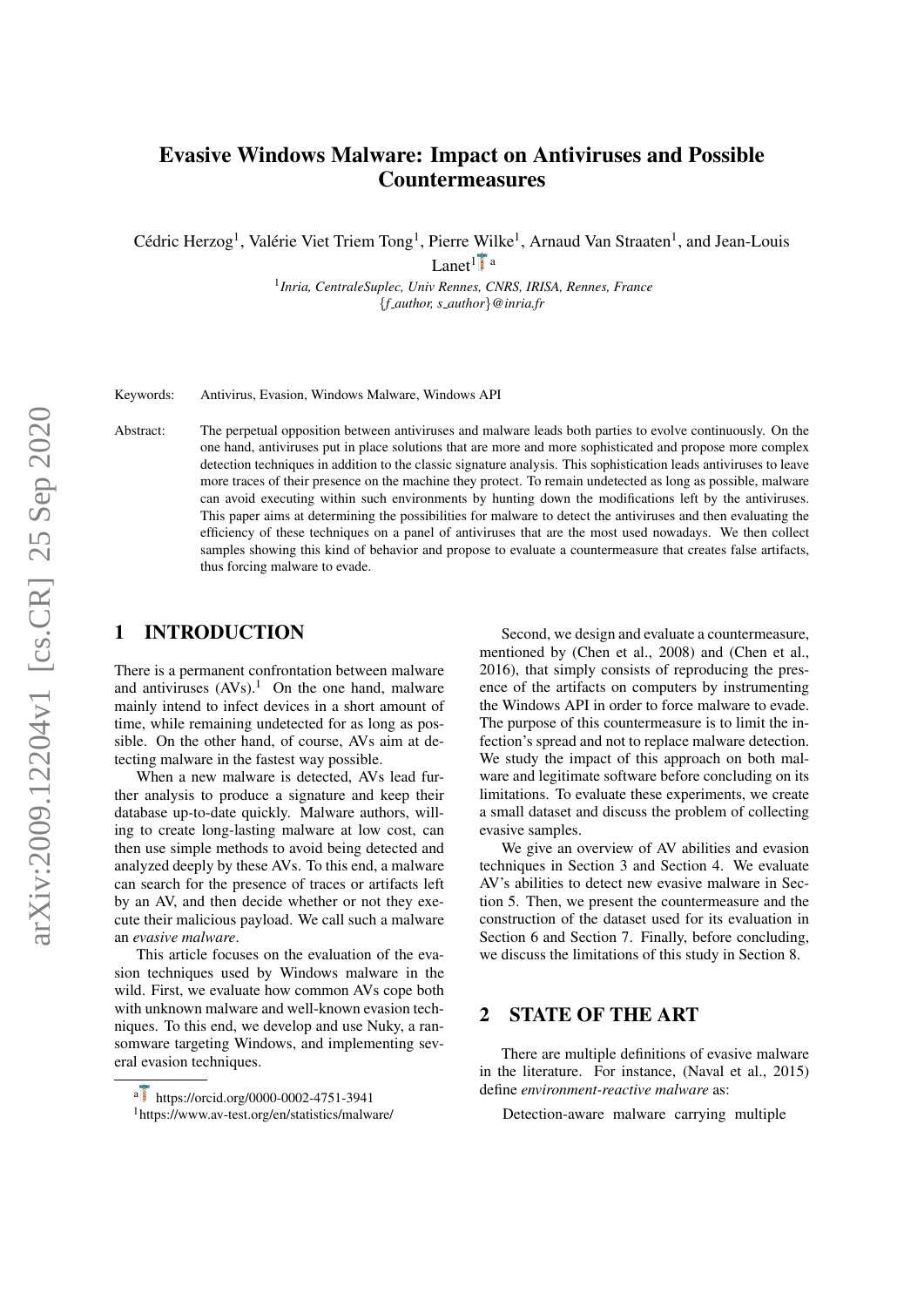payloads to remain invisible to any protection system and to persist for a more extended period. The environment aware payloads determine the originality of the running environment. If the environment is not real, then the actual malicious payload is not delivered. After detecting the presence of a virtual or emulated environment, malware either terminates its execution or mimics a benign/unusual behavior.

However, this definition designates malware aiming at detecting virtual or emulated environments only. We complete this definition using part of the proposition made by [\(Tan and Yap, 2016\)](#page-7-3) that calls a malware detecting "dynamic analysis environments, security tools, VMs, etc., as anti-analysis malware".

We choose to use this definition for the term "evasive malware" instead of the proposed terms "environment-reactive malware" or "anti-analysis malware", because we believe this is the term that is the most used by both researchers and malware writers.

One possibility for malware to detect unwanted environments is to search for specific artifacts present only in these environments. For instance, [\(Black](#page-7-4)[thorne et al., 2016\)](#page-7-4) detail an experiment that extracts fingerprints about AV's emulators, and [\(Yokoyama](#page-7-5) [et al., 2016\)](#page-7-5) extract predefined features from a Windows computer. Once the harvest of artifacts completed, malware can then decide whether they are running in an AV environment or a standard environment.

Malware then use these artifacts to create evasion tests, as described by [\(Bulazel and Yener, 2017\)](#page-7-6), [\(Afi](#page-7-7)[anian et al., 2020\)](#page-7-7) and [\(Miramirkhani et al., 2017\)](#page-7-8). It is also possible to artificially add artifacts by using implants as detailed by [\(Tanabe et al., 2018\)](#page-7-9).

To detect evasive malware, we can compare the malware's behavior launched in an analysis environment and on a bare-metal environment. To compare behaviors, [\(Kirat and Vigna, 2015\)](#page-7-10) search for differences in the system call traces. [\(Kirat et al., 2014\)](#page-7-11) extract raw data from the disk of each environment and compare file and registry operations, among others, to detect a deviation of behavior. Finally, [\(Lindor](#page-7-12)[fer et al., 2011\)](#page-7-12) compare the behavior of malware between multiple analysis sandboxes and discover multiple evasion techniques.

It is possible to create an analysis environment that is indistinguishable from a real one, called a transparent environment, as presented by [\(Dinaburg](#page-7-13) [et al., 2008\)](#page-7-13). However, [\(Garfinkel et al., 2007\)](#page-7-14) gives reservations about the possibilities of creating a fully transparent environment as for them, "virtual and native hardware are likely to remain dissimilar".

For this reason, we decide to do the opposite of a transparent environment by creating an environment containing artificial dissimilarities. To the best of our knowledge, this idea was already discussed by [\(Chen](#page-7-0) [et al., 2008\)](#page-7-0) but never tested on real malware.

# <span id="page-1-0"></span>3 ANTIVIRUS ABILITIES

AVs are tools that aim at detecting and stopping the execution of new malware samples. They are an aggregate of many features designed to detect the malware's presence by different means, as described by [\(Koret and Bachaalany, 2015\)](#page-7-15). Using these features incurs overhead that, if too significant, can hinder the use of legitimate programs. In order to stay competitive, AV editors have to limit this overhead. For this reason, it is difficult for them to apply time demanding techniques.

Most AVs use signature checking by comparing the file against a database of specific strings, for instance. The signature database needs to be updated regularly to detect the latest discovered malware.[2](#page-1-1)[3](#page-1-2) Fewer AVs use features that produce significant over-heads, such as running the malware in an emulator.<sup>[4](#page-1-3)[5](#page-1-4)</sup>

During its installation, an AV adds files and modifies the guest OS. For instance, an AV can load its features by manually allocating memory pages or by using the *LoadLibrary* API to load a *DLL* file, as described by [\(Koret and Bachaalany, 2015\)](#page-7-15). As we detail in the following section, evasive malware can detect these modifications and then adapt their behavior.

Once a new malware is detected, AVs send the sample to their server for further analysis. To analyze malware more deeply, an analyst can use multiple tools such as debugger to break at particular instructions or Virtual Machines (VMs) and emulators to analyze it in a closed environment.

A malware willing to last longer can then try to complicate the analyst's work by using anti-debugger or anti-VM techniques to slow down the analysis.

<span id="page-1-2"></span><span id="page-1-1"></span><sup>2</sup><https://support.avast.com/en-us/article/22/> <sup>3</sup>[https://www.kaspersky.co.uk/blog/the-wonders-of](https://www.kaspersky.co.uk/blog/the-wonders-of-hashing/3629/)[hashing/3629/](https://www.kaspersky.co.uk/blog/the-wonders-of-hashing/3629/)

<span id="page-1-3"></span><sup>4</sup>[https://i.blackhat.com/us-18/Thu-August-9/us-](https://i.blackhat.com/us-18/Thu-August-9/us-18-Bulazel-Windows-Offender-Reverse-Engineering-Windows-Defenders-Antivirus-Emulator.pdf)[18-Bulazel-Windows-Offender-Reverse-Engineering-](https://i.blackhat.com/us-18/Thu-August-9/us-18-Bulazel-Windows-Offender-Reverse-Engineering-Windows-Defenders-Antivirus-Emulator.pdf)[Windows-Defenders-Antivirus-Emulator.pdf](https://i.blackhat.com/us-18/Thu-August-9/us-18-Bulazel-Windows-Offender-Reverse-Engineering-Windows-Defenders-Antivirus-Emulator.pdf)

<span id="page-1-4"></span><sup>5</sup>[https://eugene.kaspersky.com/2012/03/07/emulation](https://eugene.kaspersky.com/2012/03/07/emulation-a-headache-to-develop-but-oh-so-worth-it/)[a-headache-to-develop-but-oh-so-worth-it/](https://eugene.kaspersky.com/2012/03/07/emulation-a-headache-to-develop-but-oh-so-worth-it/)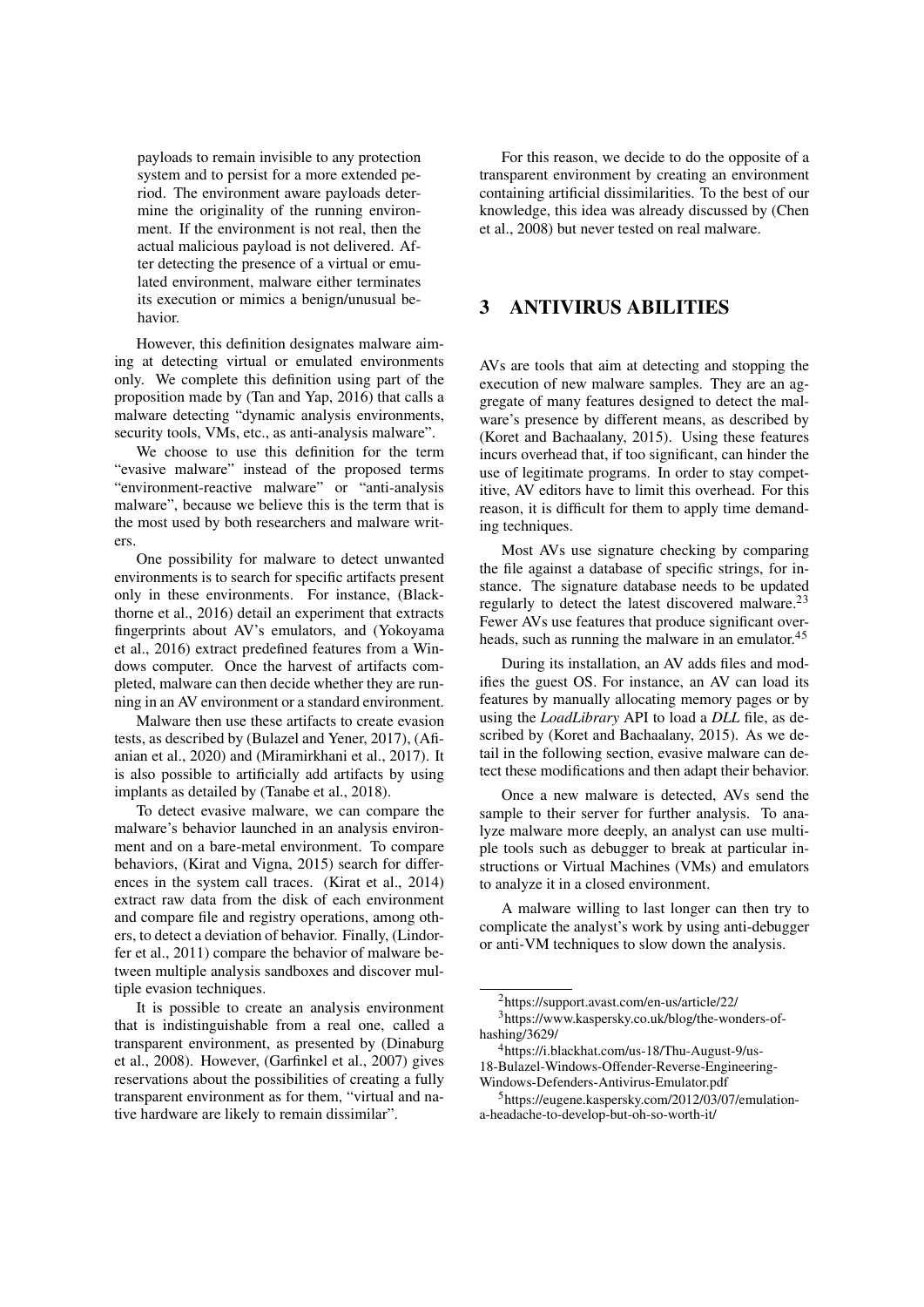# <span id="page-2-0"></span>4 AV EVASIONS

In the previous section, we gave details about the environment in which we are interested. We now detail possible ways for evasive malware to detect the presence of such environments. Evasive malware can use many evasion techniques, and [\(Bulazel and Yener,](#page-7-6) [2017\)](#page-7-6), [\(Lita et al., 2018\)](#page-7-16) and [\(Afianian et al., 2020\)](#page-7-7) report a vast majority of them. In this article, we separate these techniques into three main categories: detection of debugging techniques, detection of AV installation and execution artifacts, and detection of VMs. In this section, we briefly describe these categories, and we list the artifacts searched by Nuky for each of them in Table [1.](#page-2-2)

Detection of debuggers: To observe malware in detail, an AV can use a debugger to add breakpoints at a specific instruction. The usage of debuggers implies that a process has to take control of the debugged process. This take of control leaves marks visible from the debugged process, thus can be seen by the malware. For instance, these marks can be the initialization of specific registers, the presence of wellknown debuggers' process, or specific behaviors of some Windows API functions.

Detection of AVs' installation and execution artifacts: The installation of the AV makes some changes to the operating system. For Windows, it starts by creating a folder, often in the *Program Files* folder. This folder contains the executable of the antivirus and the other resources it requires. During the installation of an AV, some of the registry keys are changed or added. They can set up hooks of the Windows API from the user or the kernel level.

In the same way, the execution of the core process and plugins of the AV leaves artifacts within the operating system, and these alterations can be visible from the user-mode. A simple technique to detect the presence of antivirus is thus to search for standard AV processes names in the list of the running processes.

Detection of VMs, emulators, sandboxes: Finally, an AV can execute malware in a sandbox, *i.e.*, a controlled and contained testing environment, where its behavior can be carefully analyzed. These sandboxes intend to reproduce the targeted environment but, indeed, slightly diverge from the real environment. An evasive malware can then search for precise files, directories, process names, or configurations that indicate the presence of a VM or emulator.

<span id="page-2-2"></span>Table 1: Artifacts searched by Nuky for each category.

| Artifacts                 | Debugger | AV |          |
|---------------------------|----------|----|----------|
| <b>Process Names</b>      | $\times$ | ×  | $\times$ |
| <b>GUI Windows Names</b>  | ×        |    |          |
| Debugger registers values | ×        |    |          |
| Imported functions        | $\times$ |    | ×        |
| Registries Names & Values | ×        |    |          |
| <b>Folder Names</b>       |          | ×  | $\times$ |
| DLL Names                 |          |    | $\times$ |
| <b>Usernames</b>          |          |    | $\times$ |
| MAC addresses             |          |    |          |

Table 2: Nuky's payloads.

<span id="page-2-4"></span>

| Type        | Method                                     |
|-------------|--------------------------------------------|
| Encryption  | AES in ECB mode <sup>6</sup>               |
| Compression | H <sub>u</sub> ffman <sup>7</sup>          |
| Stash       | Sets hidden attribute to true              |
| <b>Test</b> | Drops Eicar's file on Desktop <sup>8</sup> |

# <span id="page-2-1"></span>5 EXPERIMENTS

### 5.1 Nuky, a Configurable Malware

At this point, we want to measure the malware's ability to evade the most commonly used AVs. To carry out our experimentations, we develop Nuky, a configurable malware. Nuky has 4 different payloads and multiple evasion capabilities divided into 2 sections, as depicted in Figure [1:](#page-3-0)

- The Evasion Tests section is composed of 3 blocks containing numerous evasion techniques designed to detect the artifacts listed in Table [1.](#page-2-2) Nuky is configurable to launch zero or multiple evasion blocks.
- The Payload section contains 4 payloads detailed in Table [2.](#page-2-4) They implement methods to modify files in the *Documents* folder on a Windows workstation.

In the following, we use 2 different configurations of Nuky, first to test the detection capability of the available AVs and then to test the evasive capability of malware using the theoretical techniques enumerated in Section [4.](#page-2-0)

Set-Up: All of our experiments use the same architecture. We prepare Windows images equipped with some of the most popular AVs, according to a study from AVTest.[9](#page-2-5) These images are all derived from the

<span id="page-2-3"></span><sup>6</sup><https://github.com/SergeyBel/AES/>

 $7$ <https://github.com/nayuki/Reference-Huffman-coding> <sup>8</sup>[https://www.eicar.org/?page](https://www.eicar.org/?page_id=3950) id=3950

<span id="page-2-5"></span><sup>9</sup><https://www.av-test.org/en/antivirus/home-windows/>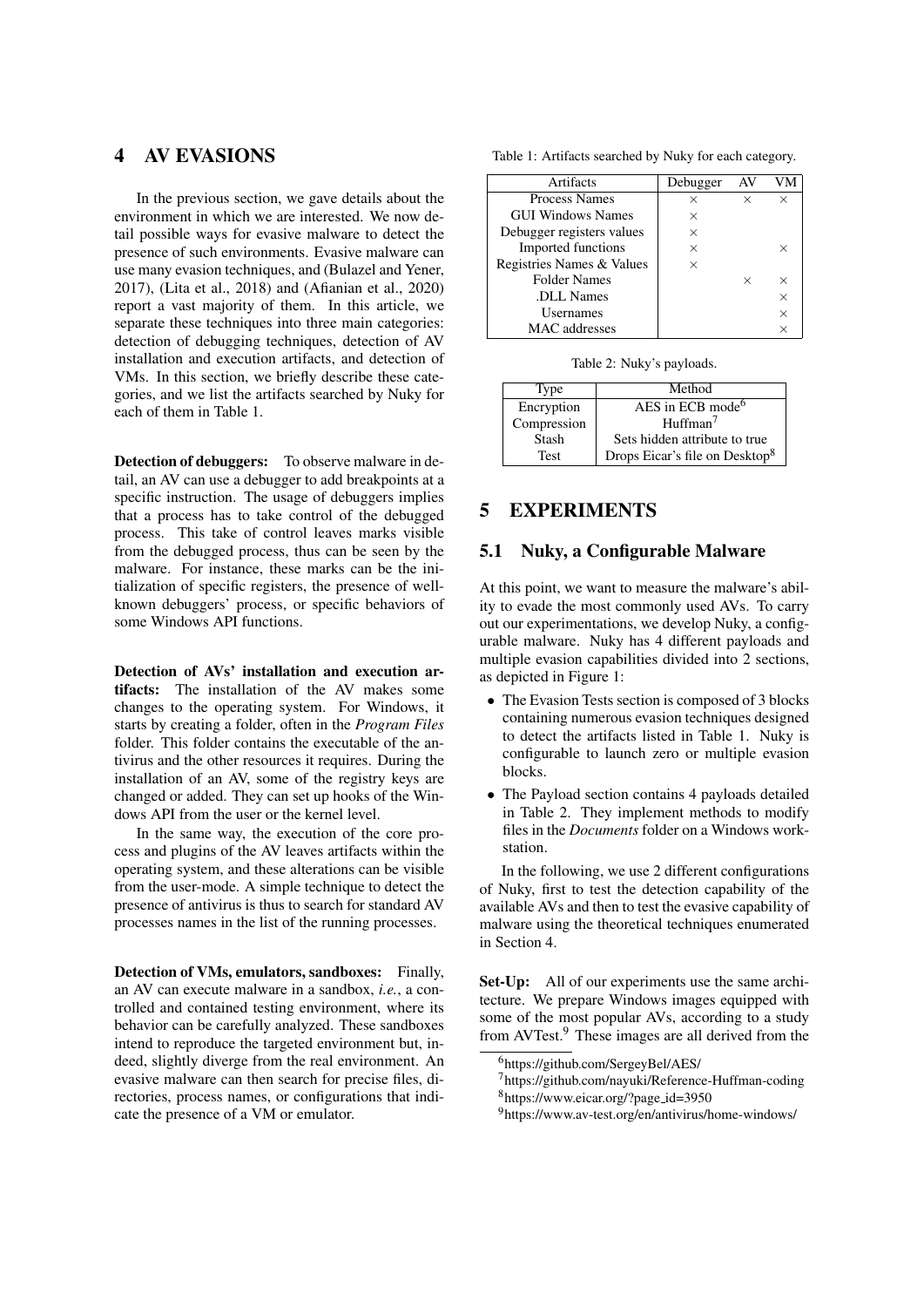<span id="page-3-0"></span>

Figure 1: Operation of Nuky.

same Windows 10 base image, populated with files taken from the Govdocs1 dataset.<sup>[10](#page-3-1)</sup> Every AV is set on a high rate detection mode to give more chances for AVs to trigger alerts. Some AVs propose a specific feature designed to put a specific folder (specified by the user) under surveillance. For these AVs, we build an additional Windows image with the AV parametrized to watch the *Documents* folder. For all our experiments, we update the AVs before disconnecting the test machine from the network (offline mode), to ensure that the Nuky samples do not leak to the AVs.

### 5.2 AVs' Detection Abilities

This first experiment aims at finding which AVs can catch Nuky depending on the payload used, and to verify that they are all able to detect the Eicar's file. In this experiment, Nuky does not use any evasion technique and executes each of its 4 payloads. Nuky is a new malware and consequently not present in AVs records. Nevertheless, its first 3 payloads (Compression, Encryption, and Stash) are characteristic of common malware. An AV should, therefore, be able to identify them. Before launching Nuky, we run targeted scans on Nuky's executable file, but no AV succeeds to detect it as malicious. We then execute Nuky

<span id="page-3-2"></span>Table 3: Payloads detected by AVs. \*Part of the files modified before stopping Nuky.

| Antivirus         |          | AES Huffman Hide Eicar |          |          |
|-------------------|----------|------------------------|----------|----------|
| Windows Defender  |          |                        |          | ×        |
| Windows Defender+ | X        | ×                      | ×        | $\times$ |
| Immunet (ClamAV)  |          |                        |          | $\times$ |
| Kaspersky         |          |                        |          | $\times$ |
| Avast             |          |                        |          | $\times$ |
| $Avast+$          | $\times$ | $\times$               | $\times$ | $\times$ |
| <b>AVG</b>        |          |                        |          | $\times$ |
| Avira             |          |                        |          | $\times$ |
| K7 Computing      |          |                        |          |          |

once for each payload on every AV with an image restoration step before each run.

As depicted in Table [3,](#page-3-2) only AVs equipped with a specific ransomware detection feature succeed in detecting Nuky's payloads. K7 Computing's product also detects Nuky after some time. Nevertheless, Nuky succeeds in ciphering part of the computer's files before being stopped. We expect K7 Computing to generate false positives as a legitimate image rotation made by the Photos program is detected malicious by this AV. Same observation for Windows Defender blocking a file saved using LibreOffice Draw. However, they still detect Nuky as malicious and are the AVs we want to precisely identify in the second experiment to abort Nuky's execution and avoid detection. Finally, all AVs achieve to detect the test payload with Eicar's file.

The fact that a majority of AVs do not detect the compression, encryption, and stash payloads could be a sign that they still heavily rely on signature analysis.

#### 5.3 Nuky's Evasion Abilities

In the second experiment, we enable the three evasion blocks one-by-one, to check whether Nuky using the test payload (Eicar's file) is still detected or not, compared to the first experiment. If Nuky is no longer detected, it means that the evasion block successfully identifies an AV and does not launch its payload. Otherwise, if the evasion block fails, this means that Nuky does not detect the presence of any AV and runs its malicious payload.

We consider an evasion as successful if at least one of the 2 following conditions is satisfied:

- An AV detects Nuky in the first experiment, but no longer in the second experiment.
- Nuky prints the AV's name identified in a console. It can also send the name through an IRC channel.

However, as Nuky can be executed in closed environments without a console or disconnected from the

<span id="page-3-1"></span><sup>10</sup>[http://downloads.digitalcorpora.org/corpora/files/](http://downloads.digitalcorpora.org/corpora/files/govdocs1/) [govdocs1/](http://downloads.digitalcorpora.org/corpora/files/govdocs1/)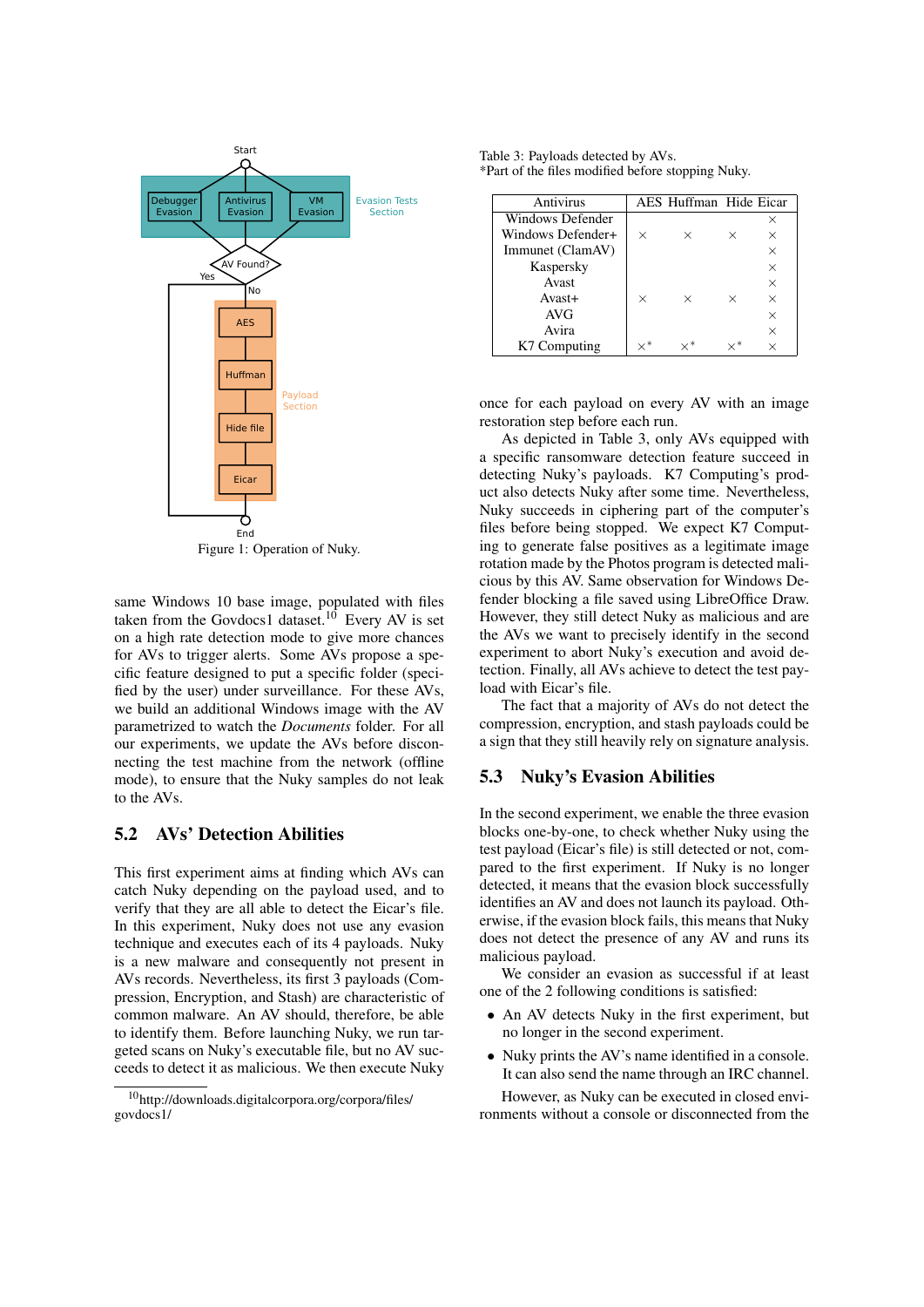<span id="page-4-1"></span>Table 4: Number of artifacts detected by Nuky's AV evasion block.

| Antivirus        | Folder | <b>Process</b> |
|------------------|--------|----------------|
|                  | Names  | Names          |
| Windows Defender |        |                |
| Immunet (ClamAV) |        |                |
| Kaspersky        |        |                |
| Avast            |        | 2              |
| <b>AVG</b>       |        | 2              |
| Avira            |        |                |
| K7 Computing     |        |                |

network, we can lose some proofs of evasion.

It may be our case, as only the AV evasion block provides detections for which we can see Nuky's results printed in the console. We do not observe a difference using the debugger evasion block nor the VM evasion block. The reason could be that the AVs we tested do not use the debuggers and VMs targeted by Nuky. It could also be possible that Nuky prints the results on an unreachable console.

Table [4](#page-4-1) shows the number of artifacts found in each AV by the 2 techniques composing the AV evasion block.

As our evasions heavily rely on string comparisons, our string set has to be exhaustive to detect a maximum of AVs' artifacts.

Using these evasion methods, we can successfully identify the AVs on which Nuky can launch its ciphering payload without being detected and, thus, increase its life expectancy.

In the first experiment, we find that AVs have troubles to detect Nuky's payloads unless they propose specific features to detect ransomware. In the second experiment, we show that it is possible to identify precisely AVs to adapt the malware's behavior.

## <span id="page-4-0"></span>6 DATASET CREATION

In the previous section, we conclude that the AVs' evasion methods are easy to set up and very efficient against modern AVs. We now detail the way we collected evasive samples in order to build a dataset to test our countermeasure. First, we describe the way we build a filter to keep only evasive samples, and second, how we use it to collect samples.

### 6.1 Filtering Using Yara Rules

To create our filter, we use a program called  $Yara^{11}$  $Yara^{11}$  $Yara^{11}$ , which allows matching samples according to a set of rules. Yara can match samples containing a specific string or loading a specific Windows library or function and, thus, does not work on ciphered or packed malware. However, we believe that the evasive tests could occur before the unpacking or deciphering, thus readable and matchable.

We create a rule containing five subrules, each composed of several conditions and designed to find malware that respectively try to *detect a debugger, detect a running AV or sandbox, manipulate and iterate over folders, find VM's MAC addresses, and find a debugger window*.

A set of rules designed to match evasive samples already exists $12$ . However, we create a new one as these rules match too easily and return too much nonevasive malware.

### 6.2 Samples Collection

The difficulty of collecting samples of evasive malware lies in the fact that, by definition, these malware avoid being caught. We manually crawl the WEB in public datasets such as hybrid-analysis $13$  and public repositories like the $Zoo<sup>14</sup>$  $Zoo<sup>14</sup>$  $Zoo<sup>14</sup>$ , for instance. The data collection covers 3 months between the November 18th, 2019 and the January 21st, 2019.

Over this period, we found 62 samples matching the Yara rule among the few thousand samples crawled. To avoid false positives and to be sure to keep samples PE files that are more likely to be actual malware, we selected only samples that are not signed and marked as malicious by VirusTotal<sup>[15](#page-4-6)</sup>. Table [6](#page-5-1) lists all the MD5 of the 18 selected malware, and Table [5,](#page-5-2) the number of samples matched by each rule.

The fact that some rules do not give any result might be because we crawled the WEB by hand, and therefore, had not numerous samples to match.

The Yara rule we use is very restrictive and matches only a few samples for the duration of the malware harvest. However, we get only a few false positives and now intend to automate the WEB crawling process to continue the acquisition of malware.

#### 6.3 Selected Samples Description

We create groups of samples sharing most of their assembly code by comparing them using Ghidra's diff tool. All samples within a group contain the same

<span id="page-4-5"></span><sup>14</sup><https://github.com/ytisf/theZoo>

<span id="page-4-2"></span><sup>11</sup><http://virustotal.github.io/yara/>

<span id="page-4-3"></span><sup>12</sup>[https://github.com/YaraRules/rules/blob/master](https://github.com/Yara-Rules/rules/blob/master/antidebug_antivm/antidebug_antivm.yar) /antidebug [antivm/antidebug](https://github.com/Yara-Rules/rules/blob/master/antidebug_antivm/antidebug_antivm.yar) antivm.yar

<span id="page-4-4"></span><sup>13</sup><https://www.hybrid-analysis.com/>

<span id="page-4-6"></span><sup>15</sup><https://www.virustotal.com>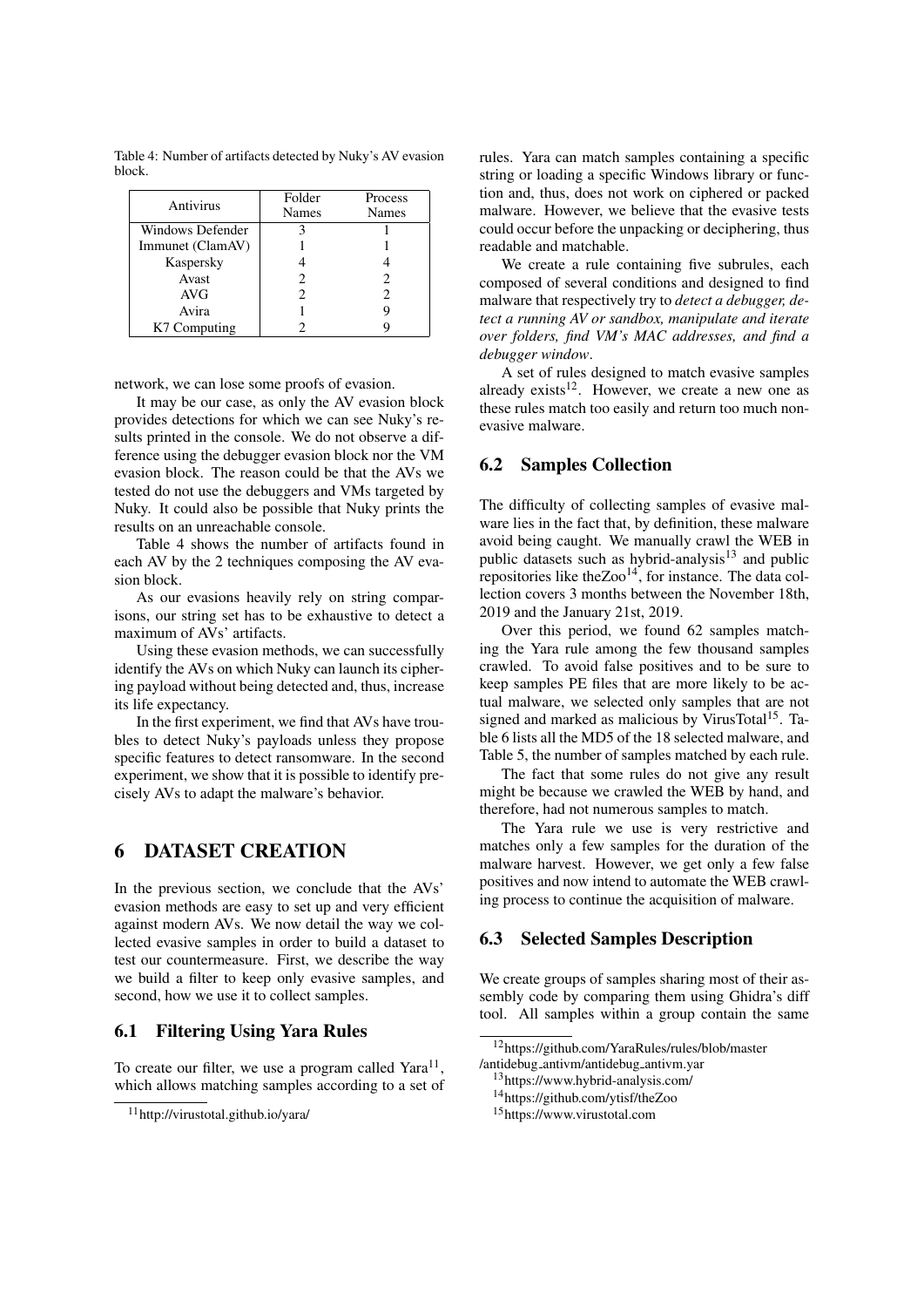<span id="page-5-2"></span>Table 5: Number of samples matched by each rule.

| Rules                | All samples | Final samples |
|----------------------|-------------|---------------|
| Debugger             |             |               |
| AV and sandbox       |             |               |
| Folder manipulation  |             |               |
| <b>MAC</b> addresses | 37          |               |
| Find window          |             |               |

<span id="page-5-1"></span>Table 6: Selected samples and countermeasure results.

| Group        | MD5                              | Results      |
|--------------|----------------------------------|--------------|
|              | de3d1414d45e762ca766d88c1384e5f6 | OΚ           |
| A            | 2d57683027a49d020db648c633aa430a | OΚ           |
|              | d3e89fa1273f61ef4dce4c43148d5488 | OК           |
|              | bd5934f9e13ac128b90e5f81916eebd8 | OΚ           |
|              | 512d425d279c1d32b88fe49013812167 | OΚ           |
|              | 2ccc21611d5afc0ab67ccea2cf3bb38b | OК           |
|              | 6b43ec6a58836fd41d40e0413eae9b4d | OК           |
| B            | ee12bbee4c76237f8303c209cc92749d | OΚ           |
|              | 5253a537b2558719a4d7b9a1fd7a58cf | OΚ           |
|              | 8fdab468bc10dc98e5dc91fde12080e9 | OΚ           |
|              | e5b2189b8450f5c8fe8af72f9b8b0ad9 | OΚ           |
|              | ee88a6abb2548063f1b551a06105f425 | OК           |
|              | 4d5ac38437f8eb4c017bc648bb547fac | OК           |
| $\mathsf{C}$ | f4d68add66607647bf9cf68cd17ea06a | OК           |
| D            | 862c2a3f48f981470dcb77f8295a4fcc | <b>CRASH</b> |
| E            | e51fc4cdd3a950444f9491e15edc5e22 | NOK          |
| F            | 812d2536c250cb1e8a972bdac3dbb123 | NOK          |
| G            | 5c8c9d0c144a35d2e56281d00bb738a4 | CR A SH      |

code in the text section that seems to carry the evasion part of the malware.

Groups A, B, and C share a significant part of their text section with small additions of code or function's signature modifications. The other groups are very different and contain their unique code.

We compute the entropy for each sample and find a min-entropy of 6.58 and a max-entropy of 7.11. Based on the experiment described by [\(Lyda and](#page-7-17) [Hamrock, 2007\)](#page-7-17), these values could suggest that the samples are packed or encrypted. We found in every sample different resources that seem to be PE files that could be unpacked or decrypted after the evasion tests.

All these similarities could be due to the sharing of code on public projects such as  $Al-Khaser^{16}$  $Al-Khaser^{16}$  $Al-Khaser^{16}$  or smaller ones $17$ . Some packers also propose the addition of an evasion phase before unpacking such as the Trojka Crypter.<sup>[18](#page-5-5)</sup>

# <span id="page-5-0"></span>7 AV EVASION COUNTERMEASURE

It is possible to thwart such evasion techniques by instrumenting the Windows API to force malware to evade, as discussed by [\(Chen et al., 2008\)](#page-7-0). To do these instrumentations, we used Microsoft Detours, a framework that facilitates the hooking of Windows API functions.[19](#page-5-6)

Microsoft Detours produces a new DLL file loaded at execution time in the malware using the AppInit registry<sup>[20](#page-5-7)</sup>. This method is efficient against software such as Al-Khaser but needs tests on real malware. We now describe the Windows API functions that we modify, discuss the countermeasure's efficiency on real malware, and measure the overhead it induces.

### 7.1 Windows API Instrumentations

We implemented 3 types of instrumentations on 8 functions. First, for *IsDebuggerPresent* and *GetCursorPos*, we always return the same fixed value, respectively *True* and a pointer to a cursor structure with the coordinates set to 0.

Second, for *GetModuleHandle*, *RegOpenKeyEx*, *RegQueryValueEx*, *CreateFile*, and *GetFileAttributes*, they access file handles, registry names, and values by providing their names in parameters. We instrument the functions to return fake handles, values, and system error codes if the name requested is related to an analysis tool.

Finally, *CreateToolhelp32Snapshot* is modified to create fake processes of popular analysis tools if they are not already running on the machine.

### 7.2 Countermeasure Efficiency

We test our countermeasure by comparing the behavior of the malware we collected on images with and without the countermeasure enabled. We use the same Windows image created for the AVs experiments and create a second image, similar but with the countermeasure installed. We consider that we successfully forced a malware to evade if it behaves differently on the 2 images. All 18 malware are tested by hand using Process Monitor from the *SysInternals* library.[21](#page-5-8)

For 14 malware, we observe on the image without the countermeasure that they launch a subprocess

<span id="page-5-3"></span><sup>16</sup><https://github.com/LordNoteworthy/al-khaser>

<span id="page-5-4"></span><sup>17</sup><https://github.com/maikel233/X-HOOK-For-CSGO>

<span id="page-5-5"></span><sup>18</sup>MD5: c74b6ad8ca7b1dd810e9704c34d3e217

<span id="page-5-6"></span><sup>19</sup>[https://github.com/microsoft/Detours/wiki/](https://github.com/microsoft/Detours/wiki/OverviewInterception) [OverviewInterception/](https://github.com/microsoft/Detours/wiki/OverviewInterception)

<span id="page-5-7"></span><sup>20</sup><https://attack.mitre.org/techniques/T1103/>

<span id="page-5-8"></span><sup>21</sup>[https://docs.microsoft.com/en-](https://docs.microsoft.com/en-us/sysinternals/downloads/procmon)

[us/sysinternals/downloads/procmon](https://docs.microsoft.com/en-us/sysinternals/downloads/procmon)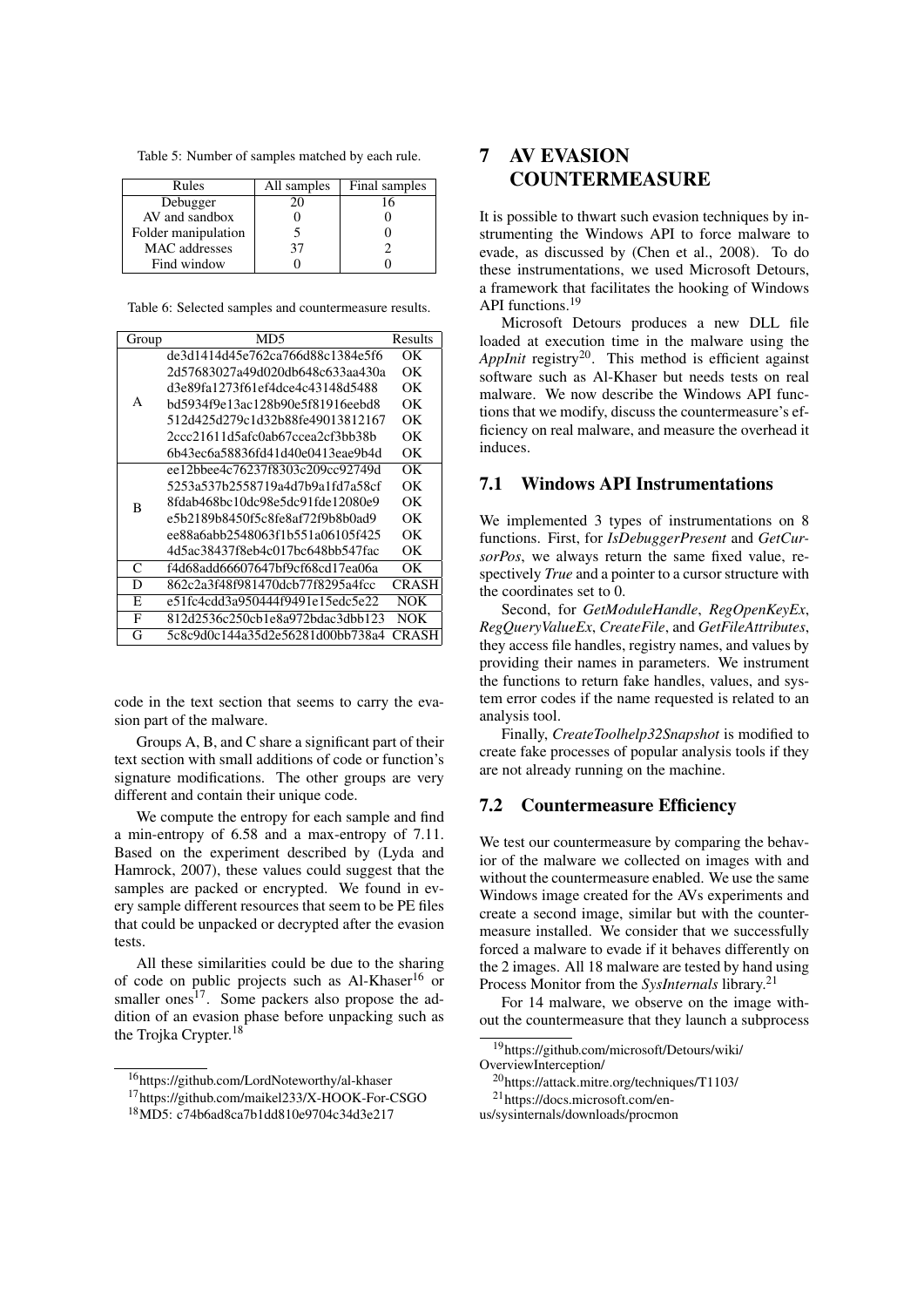<span id="page-6-1"></span>Table 7: Executions times (in seconds) with and without the countermeasure enabled. The first line of each row is with the countermeasure enabled, and the second line without.

| Software        | Mean               | <b>Standard Deviation</b> |
|-----------------|--------------------|---------------------------|
| Al-Khaser       | $15.\overline{24}$ | 1.38                      |
|                 | 13.29              | 1.36                      |
| VLC             | 0.8772             | 0.0609                    |
|                 | 0.8593             | 0.0677                    |
| Notepad         | 0.0615             | 0.0033                    |
|                 | 0.0607             | 0.0028                    |
| Firefox         | 0.8005             | 0.0270                    |
|                 | 0.8026             | 0.0259                    |
| <b>MS-Paint</b> | 0.0581             | 0.0096                    |
|                 | 0.0583             | 0.0106                    |

in the background. Besides, these malware start a *WerFault.exe* process. With the countermeasure enabled, the parent process of these malware immediately stops, which could mean they evade. The results detailed in Table [6](#page-5-1) show that 2 malware crash in both environments and 2 others keep the same behavior.

### 7.3 Countermeasure Overhead

We evaluate the overhead induced by the countermeasure on 4 software typically found on Windows computers that are VLC, Notepad, Firefox, and Microsoft Paint. We also measure Al-Khaser, a program performing a set of evasion techniques and generating a report on their results. We removed from Al-Khaser all the techniques relying on time observation.

We run each software 100 times, interacts with them, and computes the mean of all the execution times with and without the countermeasure enabled, as shown in Table [7.](#page-6-1) The only significant overhead that we observe is on Al-Khaser with +14.62%, as this software heavily calls our instrumented functions, which we consider the worst-case scenario.

# <span id="page-6-0"></span>8 LIMITATIONS AND FUTURE **WORK**

#### 8.1 Nuky

When testing AVs against evasion techniques, we use a minimal number of basic evasion techniques, well known to attackers, and easily reproducible. Almost all the techniques we test are based on string comparisons and are not representative of all the possible ways to detect an AV. For now, Nuky represents the malware that any attacker could write by looking at tutorials, and not the elaborated malware created by big groups or states. We intend to extend Nuky's functionalities to make it harder to detect.

We did not achieve to test the evasion techniques targeting debuggers and VM's with our simple experiment. We can then only conclude on the efficiency of the category of evasions targeting AVs, which contains for now 2 techniques. However, we believe that it is possible to test the other categories of evasion with more elaborated black-box testing.

### 8.2 Countermeasure

We chose to instrument the Windows API functions to block the same basic techniques used by Nuky and not more elaborated ones. As for a signature database, this countermeasure needs continuous updates to be able to thwart new evasive techniques. Of course, with this method, we can only block malware evading using the Windows API and not those using different means.

To avoid testing the countermeasure on malware it was designed for, we used a different set of strings to construct the dataset and to implement the countermeasure. However, this bias is still present and is removable by using different techniques to collect malware and to evaluate the countermeasure.

We also need to measure the side-effects of this countermeasure on malware, legitimate software, and the operating system.

### 8.3 Dataset

There is no public repository properly providing malware with the details of the evasion techniques performed. For this reason, we use a small dataset we created and analyzed by hand, but on which we cannot generalize our conclusion for now.

We aim at automatically crawling and flagging samples to create a larger dataset and observe the evolution of such evasive malware through time by letting this experiment run in the long term.

Finally, after obtaining a fully formed dataset of evasive malware, we intend to study how they evade. Most of the tested malware just stop their execution, but others could choose to behave differently while still executing.

# 9 CONCLUSION

We found that AVs are still vulnerable to unknown malware using basic encryption, compression, and attribute modification. Only 3 out of the 9 AVs we